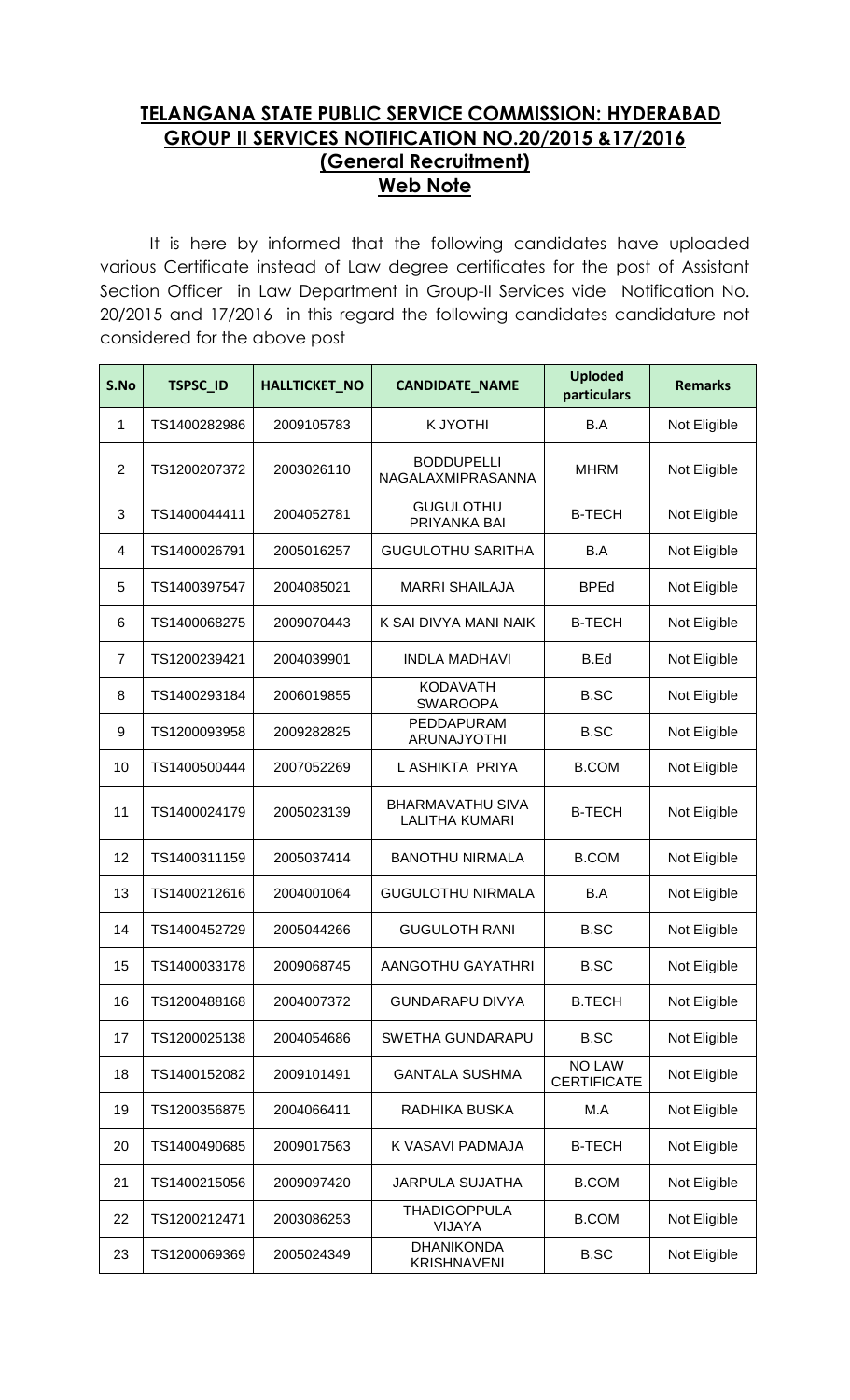| 24 | TS1400256248 | 2004024175 | <b>KUDIMETA HYMA</b><br><b>MADHURI</b> | <b>MSC</b>            | Not Eligible |
|----|--------------|------------|----------------------------------------|-----------------------|--------------|
| 25 | TS1200504958 | 2009030909 | <b>CHIRRA ASHVINI</b>                  | <b>B.COM</b>          | Not Eligible |
| 26 | TS1400450055 | 2009198014 | <b>DHANAVATH</b><br>RAJYALAXMI         | <b>B-TECH</b>         | Not Eligible |
| 27 | TS1400445358 | 2005043646 | <b>SUNNAM PRANEETHA</b>                | <b>B-PHARM</b>        | Not Eligible |
| 28 | TS1400263416 | 2006003584 | <b>PATHLOTH</b><br><b>RAJESHWARI</b>   | BA                    | Not Eligible |
| 29 | TS1400230817 | 2009213067 | <b>BHOOKYA JYOTHI</b>                  | <b>B.COM</b>          | Not Eligible |
| 30 | TS1400046158 | 2005005360 | <b>MALOTH USHA</b>                     | <b>B-TECH</b>         | Not Eligible |
| 31 | TS1400029776 | 2009069818 | SOYAM VIJAYA<br><b>BHARATHI</b>        | <b>B.SC</b>           | Not Eligible |
| 32 | TS1400211392 | 2004046187 | <b>SUMALATHA</b><br>PALAKONDA          | <b>MBA</b>            | Not Eligible |
| 33 | TS1200442908 | 2003069926 | <b>BALASANKULA</b><br><b>SOWMYA</b>    | <b>MBA</b>            | Not Eligible |
| 34 | TS1400223350 | 2005007482 | <b>BANOTH RUKMINI</b>                  | Photo<br>uploaded     | Not Eligible |
| 35 | TS1400081179 | 2006008513 | R PUSHPALATHA                          | BA                    | Not Eligible |
| 36 | TS1400281232 | 2005051042 | <b>GUGULOTH KALYANI</b>                | <b>B.SC</b>           | Not eligible |
| 37 | TS1400255919 | 2007003278 | <b>MENAVATH MEENA</b>                  | Agency<br>certificate | Not Eligible |
| 38 | TS1400453892 | 2005045243 | <b>BHUKYA KALYANI</b>                  | BA                    | Not Eligible |
| 39 | TS1400482652 | 2001019793 | KOUSLYA ATHRAM                         | BA                    | Not Eligible |
| 40 | TS1400369687 | 2004077188 | AJMEERA ARUNA                          | <b>B.SC</b>           | Not Eligible |
| 41 | TS1200095648 | 2009218714 | <b>KOLTUR SRITHA</b>                   | <b>BTECH</b>          | Not Eligible |
| 42 | TS1400092661 | 2008016411 | AMBOTHU SUNITHA                        | <b>BTECH</b>          | Not Eligible |
| 43 | TS1400025904 | 2004031568 | <b>BADAVATHU KAVITHA</b>               | BA                    | Not Eligible |
| 44 | TS1200081674 | 2004001488 | <b>BANDARI MANGA</b>                   | <b>B.SC</b>           | Not Eligible |
| 45 | TS1400016869 | 2004056770 | <b>VANKUDOTH MANJULA</b>               | <b>BTECH</b>          | Not Eligible |
| 46 | TS1400261320 | 2006001305 | NENAVATH GEETHA                        | <b>Bcom</b>           | Not Eligible |
| 47 | TS1400117404 | 2003034292 | LAVUDYA<br><b>RAJESHWARI</b>           | <b>B.SC</b>           | Not Eligible |
| 48 | TS1400047952 | 2004038857 | VANKUDOTHU<br><b>PRIYANKA</b>          | BA                    | Not Eligible |
| 49 | TS1400043271 | 2003024632 | MUNAVATH VANITHA                       | <b>BTECH</b>          | Not Eligible |
| 50 | TS1400393096 | 2004083094 | <b>KOTTEM RANI</b>                     | <b>Bcom</b>           | Not Eligible |
| 51 | TS1400133863 | 2004035888 | <b>GOPALA SWAPNA</b>                   | <b>BTECH</b>          | Not Eligible |
| 52 | TS1200255389 | 2007005244 | PENDLIMARRI JEEVAN<br>LATHA            | <b>Bcom</b>           | Not Eligible |
| 53 | TS1400123115 | 2009271974 | PRASANNA KUMARI M                      | <b>MCOM</b>           | Not Eligible |
| 54 | TS1400202524 | 2005033043 | <b>THOLEM SAVITHRI</b>                 | <b>Bcom</b>           | Not Eligible |
| 55 | TS1400447982 | 2005047464 | <b>TEJAVATHU KAMALA</b>                | BA                    | Not Eligible |
| 56 | TS1400311209 | 2009257120 | <b>PADMAS</b>                          | BA                    | Not Eligible |